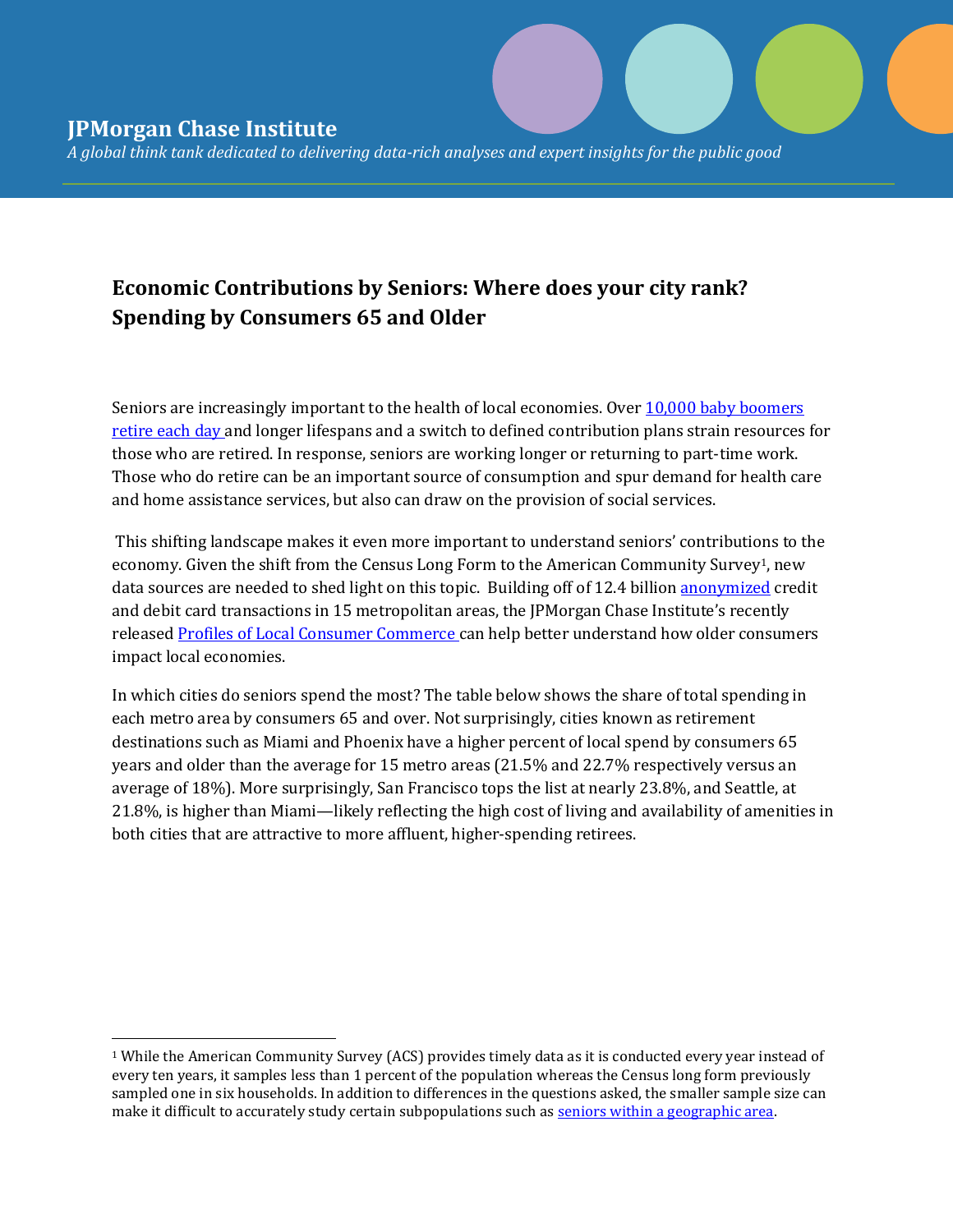| and older? |                                           |          |
|------------|-------------------------------------------|----------|
|            |                                           | Share of |
| Rank       | Metro Area                                | Spending |
| 1          | San Francisco-Oakland-Hayward, CA         | 23.8%    |
| 2          | Phoenix-Mesa-Scottsdale, AZ               | 22.7%    |
| 3          | Seattle-Tacoma-Bellevue, WA               | 21.8%    |
| 4          | Miami-Fort Lauderdale-West Palm Beach, FL | 21.5%    |
| 5.         | Detroit-Warren-Dearborn, MI               | 19.7%    |
| 6          | San Diego-Carlsbad, CA                    | 19.6%    |
| 7          | Portland-Vancouver-Hillsboro, OR-WA       | 18.8%    |
|            | <b>Fifteen City Average</b>               | 18.2%    |
| 8          | New York-Newark-Jersey City, NY-NJ-PA     | 17.7%    |
| 9          | Chicago-Naperville-Elgin, IL-IN-WI        | 16.9%    |
| 10         | Denver-Aurora-Lakewood, CO                | 16.6%    |
| 11         | Columbus, OH                              | 16.0%    |
| 12         | Los Angeles-Long Beach-Anaheim, CA        | 15.3%    |
| 13         | Houston-The Woodlands-Sugar Land, TX      | 14.2%    |
| 14         | Atlanta-Sandy Springs-Roswell, GA         | 14.0%    |
| 15         | Dallas-Fort Worth-Arlington, TX           | 13.9%    |
|            |                                           |          |

**Which metro area has the largest share of spending by consumers 65** 

Source: JPMorgan Chase Institute.

More generally, how closely does the share of seniors in a city track their share of spend? It is well known that older, retired consumers tend to spend less than younger, working consumers. More free time leads to more home production, such as cooking instead of eating out and spending more time shopping to take advantage of discounts. There is often also a reduction in work expenses such as commuting or dry cleaning. We see this pattern clearly in our data, where on average the ratio of seniors' spending share to population share is below 1, at 0.86. There is, however, wide variation in that ratio across cities. As we saw earlier, Seattle and San Francisco seniors spend a greater share than seniors in other cities, and more than their share of the population (ratios of 1.16 and 1.06, respectively). Senior Angelenos and New Yorkers, on the other hand, spend the least relative to their share of the population, with ratios of spending to population of only 0.72 and 0.75 respectively.